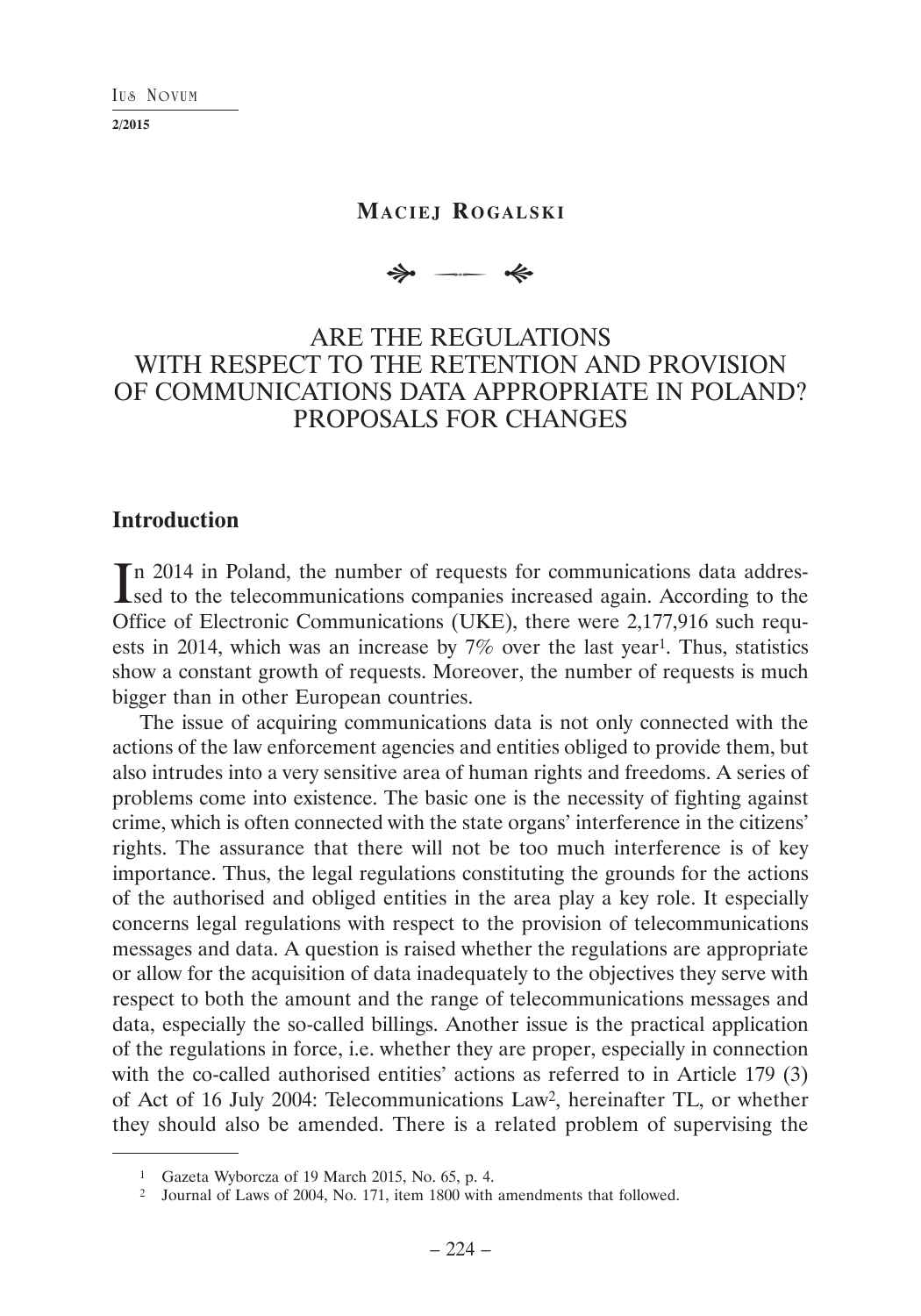entities authorised to acquire communications data. Therefore, it seems that the present legal mechanisms and organisational solutions do not ensure sufficient supervision of the provision of telecommunications messages and data.

## **Legal regulations with respect to the collection and provision of communications data in Poland**

**1.** In the Polish law, the issues connected with the provision of communications data for the needs of pending court and prosecution proceedings are regulated by the criminal procedure (Articles 218–218b of the Criminal Procedure Code3, hereinafter CPC). The provision of Article 218 § 1 of the CPC obliges telecommunications companies to provide a court or a public prosecution office, on demand contained in the decision, with data specified in Articles 180c and 180d of the TL if they are important for the pending legal proceeding. The obligation is imposed on entities involved in telecommunications business regardless of their legal and organisational form and who their owner is, i.e. whether the entity is a private of a public company. The data to be provided are specified in Articles 180c and 180d of the TL, under the condition that they are essential for the pending legal proceeding. In practice, the grounds for the decision obliging to their provision shall be the circumstance that the communications data may be relevant for the procedure<sup>4</sup>. Moreover, the grounds for the request for communications data are the acts regulating operations of the so-called authorised entities. They are specified in the provision of Article 180d of the TL in connection with Article 179 (3) point 1 letter a) and (3) point 2 of the TL. They are, apart from the already mentioned courts and prosecution offices, the Police, the Border Guard, the Internal Security Agency, the Military Counterintelligence Service, the Military Police, the Central Anti-Corruption Bureau, the Customs Service and the Fiscal Intelligence Office. Apart from courts and prosecution offices, there are eight entities altogether that are authorised to obtain communications data in Poland.

The discussed issues concern only the provision of communications data and do not cover the surveillance and recording telephone conversations, i.e. the so-called telephone tapping. The issue is regulated in Chapter 26 of the CPC entitled *Surveillance and recording conversations* (Articles 237–242 of the CPC). The provisions of the CPC determine cases when surveillance and recording conversations may take place, entities authorised to apply those measures and the mode of applying them. On the other hand, the provisions of the Telecommunications Law determine the duties of the telecommunications

<sup>3</sup> Act of 6 June 1997: Criminal Procedure Code, Journal of Laws of 1997, No. 89, item 555 with amendments that followed. 4 P. Hofmański, E. Sadzik, K. Zgryzek, *Kodeks postępowania karnego. Komentarz* [Criminal Proce-

dure Code. Commentary], vol. I, Warszawa 2011, p. 1233.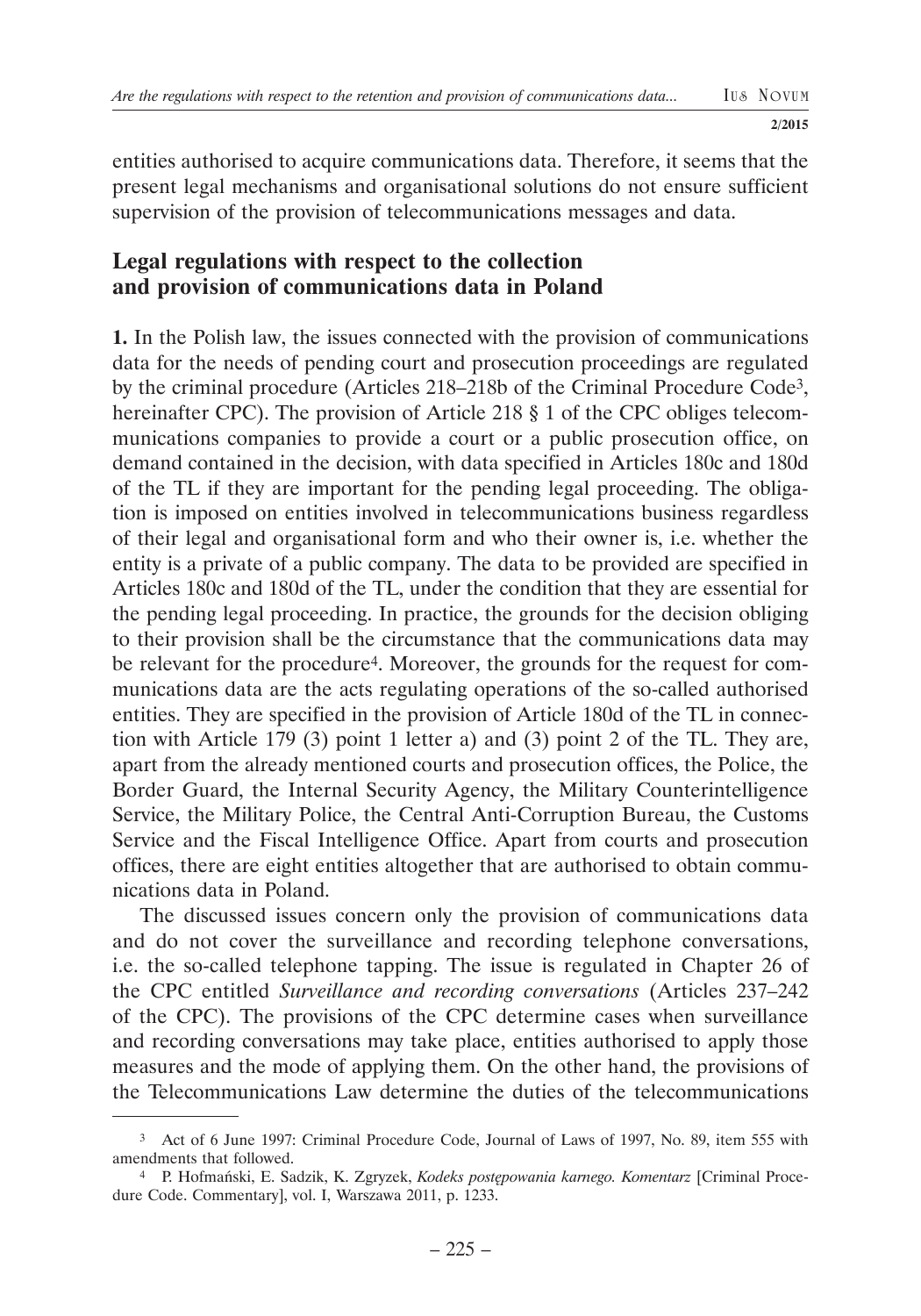companies in the area. In theory, there is a so-called proceeding-related tapping (the provisions of Chapter 26 of the CPC) and there is tapping that is not related to the proceeding (called 'operational control' tapping)5, which is regulated in special acts, e.g. Act on the Police. The proceeding-related tapping includes both "surveillance and recording the contents of telephone conversations" (Article 237 § 1 of the CPC) as well as "the contents of other conversations or information transmissions, including correspondence transmitted by electronic mail" (Article 241 of the CPC). Acquiring the billings of telephone conversations or other information transmissions is laid down in Article 218 § 1 of the CPC. On the other hand, acquiring data from the IT systems and data storage devices, including electronic mail is laid down in Article 236a of the CPC.6

**2.** The practice of applying the provisions regulating the acquisition of communications data showed a range of problems connected with this acquisition. It is necessary to discuss the most important of them.

The first problem concerns the types of cases in which communications data may be acquired. In other words, are courts allowed to demand billings in cases different than criminal ones? It mainly concerns requests for data in family law cases, especially a divorce, without the telephone subscriber's consent, which is necessary in such cases. In practice courts have often requested the provision of short messages' contents in civil law cases. It is, however, not allowed to provide the contents of short messages without the prior ruling on surveillance and recording of telephone conversations as referred to in Article 237 of the CPC in order to pursue only some most serious types of crime. Due to the lack of legal grounds, communication data cannot be requested in civil law cases. In practice civil courts referred to Article 248 of the Code of Civil Proceeding (CCP), which stipulates the obligation to provide documents requested by court if it is a proof essential for the adjudication. The provisions of Article 248 of the CCP, unlike Articles 218, 218a or 237 of the CPC, do not repeal the confidentiality of communications. They are mainly procedural in character. This is an obstacle to the application of Article 248 of the CCP as grounds for civil courts' requests for the provision of data that are protected by the confidentiality of communications7. Court decisions also emphasise

<sup>5</sup> J. Bratoszewski, L. Gardocki, Z. Gostyński, S. Przyjemski, R. Stefański, S. Zabłocki, *Kodeks postępowania karnego. Komentarz* [Criminal Procedure Code. Commentary], vol. I, Warszawa 2003, pp. 1017–1018; K. Marszał, *Podsłuch w polskim procesie karnym de lege lata i de lege ferenda* [Tapping the line in the Polish criminal trial *de lege lata* and *de lege ferenda*], [in:] *Problemy nauk penalnych. Prace ofiarowane Pani Profesor Oktawii Górniok* [Penal law science issues. Works presented to Professor Oktawia Górniok], Prace Naukowe Uniwersytetu Śląskiego, Katowice 1996, No. 150, p. 343.

<sup>6</sup> T. Grzegorczyk, *Kodeks postępowania karnego. Komentarz* [Criminal Procedure Code. Commentary], Zakamycze 2005, p. 590.

<sup>7</sup> Compare P. Barta, P. Litwiński, *Dane objęte tajemnicą zawodową* [Official secret data], [in:] *Prawo reklamy i promocji* [Law on advertising and promotion], (ed.) E. Traple, Warszawa 2007, p. 607; also see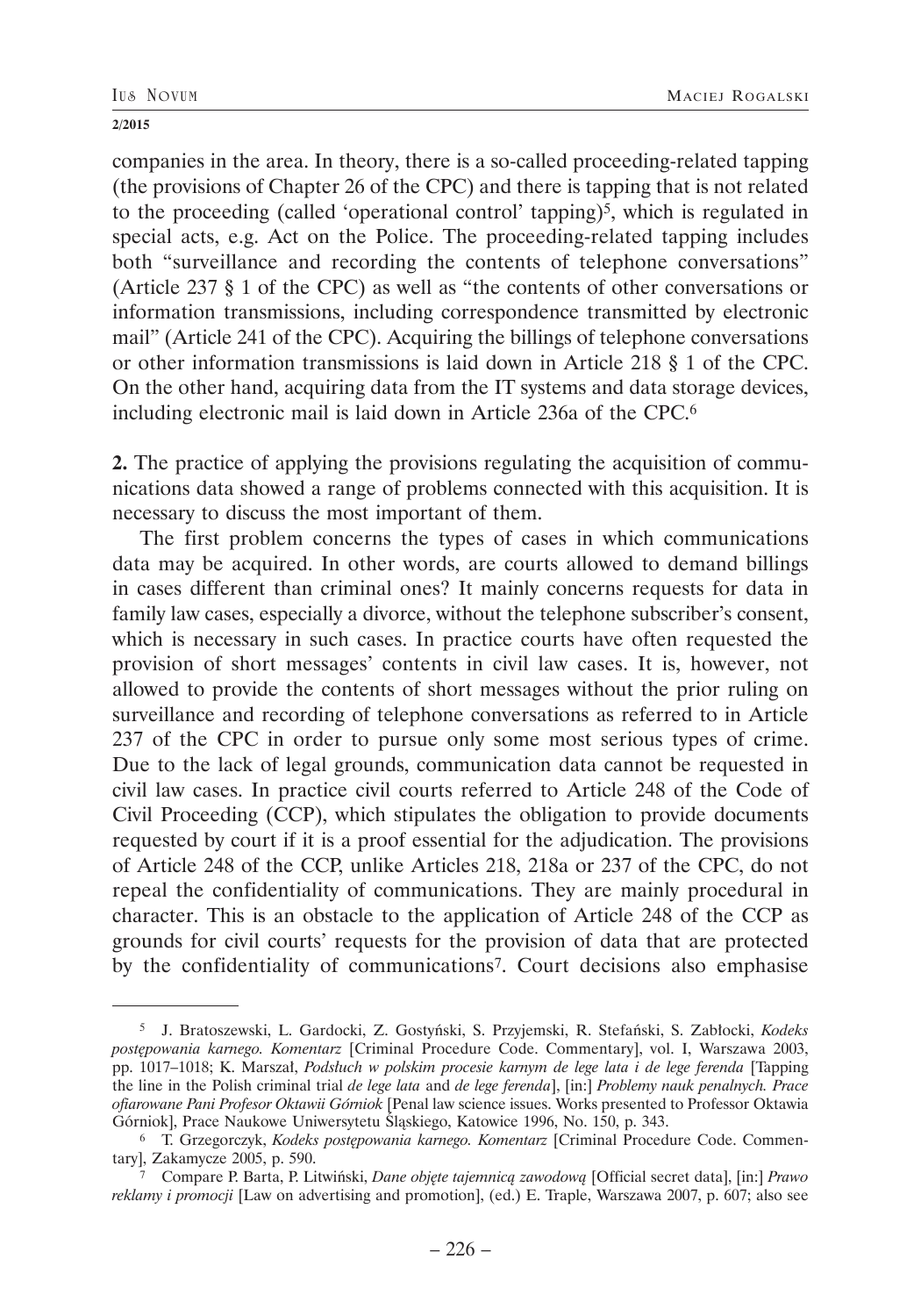that telephone billings are subject to the confidentiality of communications as referred to in Article 159 (1) point 1 and 3 of the TL. With the exception of cases referred to in the Act or other provisions, revealing and processing the contents or data that are confidential violates the obligation to keep them secret and is, as a rule, prohibited (Article 159 (2) and (3) of the TL $)$ <sup>8</sup>.

The provision of communications data in cases concerning offences raises many more doubts. Communications data are requested by law enforcement agencies pursuing perpetrators of offences in order to detect and punish them. Exemption from official and professional confidentiality in case of offences is regulated exclusively in Article 41 § 3 of Act of 24 August 2001: Code of Procedure in Petty Offences<sup>9</sup> (CPPO), which is very general in character as it refers to all types of professional confidentiality and does not meet the criteria for exemption from the obligation to keep communication secret, i.e. the requirement of definiteness and thoroughness, in accordance with Article 49 of the Constitution. First of all, however, it cannot constitute grounds for requesting telephone conversations billings by exemption from official and professional confidentiality because in cases concerning petty offences, Article 218 § 1 of the CPC is not applied, neither directly nor by analogy. The provision stipulating exemption form communication confidentiality in criminal cases cannot be applied to petty offences because in accordance with Article 1 § 2 of the CPPO in the petty offences procedure the provisions of the CPC are applied only when the CPPO stipulates that. Thus, the provision of billing data cannot be requested based on Article 41 § 3 of the CPPO because it would infringe the law allowing for the exemption of the witness from official confidentiality obligation<sup>10</sup>.

Many problems result from the interpretation of the provisions of Act of 29 August 1997 on the protection of personal data (hereinafter APPD) and acts defining the organisation and authorisation of state agencies and organs in the field of the provision of mobile telephone subscribers' data in connection with legal proceedings against them resulting from offences they committed<sup>11</sup>. However, the lack of grounds for the application of Article 23 of the APPD should not raise any doubts because it stipulates broader access to personal data than Article 159 (1) point 2 of the TL. According to Article 5 of the APPD, if the provisions of other statutes referring to data processing stipulate stricter protection than Act on the protection of personal data does, the provisions of these statutes should be applied. Thus, the provision of Article 159 (1) point 1

*ibid.*, *Ustawa o ochronie danych osobowych. Komentarz* [Act on the protection of personal data. Com-

<sup>&</sup>lt;sup>8</sup> See the sentence of the Court of Appeal in Białymstok of 6 April 2011, I ACz 279/11, Orzecznictwo Sadów Apelacji Białostockiej 2011, No. 1, item 36.

<sup>&</sup>lt;sup>9</sup> Journal of Laws of 2001, No. 106, item 1148 with the amendments that followed.

<sup>&</sup>lt;sup>10</sup> Compare the sentences of the Voivodeship Administrative Court in Warsaw of 30 August 2006, II SA/Wa 809/05, LEX No. 283565; of 10 October 2006, II SA/Wa 643/05, unpublished.

<sup>11</sup> Journal of Laws of 2002, No. 101, item 926, with amendments that followed.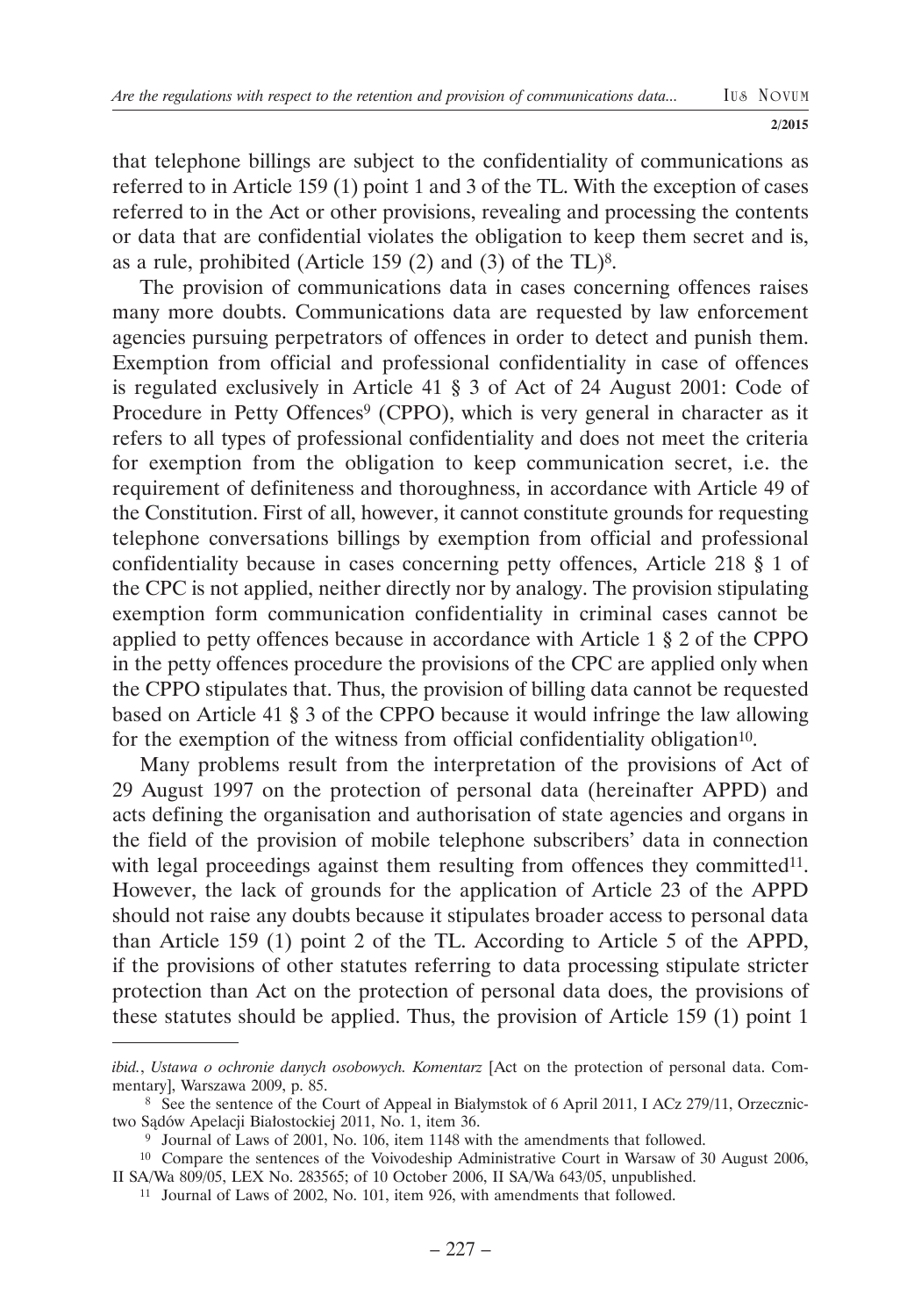of the TL excludes the application of the provisions of Act on the protection of personal data in this area.

The current wording of Article 20c of Act of 6 April 1990 on the Police<sup>12</sup> also raises doubts. The provision of Article 20c of Act on the Police that stipulated that the data referred to in this provision may be provided for the Police and processed only in order to prevent or detect crime was repealed. Thus, the authorisation of the Police referred to in this provision concerned crime exclusively and could not be applied in petty offences cases. On the other hand, there is no provision in Act on the Police clearly stipulating that communications data may be acquired for the needs of the proceeding in petty offence cases<sup>13</sup>. The problem might be unambiguously solved by the introduction of a clear provision in Act on the Police, e.g. in place of the repealed Article 20c (1), stipulating that the provision of communications data for the Police is possible only for the need of pending criminal proceedings and not petty offences proceedings.

**3.** Another problem is connected with the length of time communications data shall be stored; at present it is 12 months. In practice, the authorised entities quite often request the provision of communications data for a period of time that is longer than the statutory one. The problem concerns especially the relation between the provision stipulating the maximum legal period of 12 months for storing retention data (Article 180a (1) point 1 of the TL) and the provisions stipulating longer periods of storing data, e.g. the provision of Article 168 (2) of the TL, allowing for a period longer than 12 months necessary to deal with a complaint. It seems that in the legal system in force, the only interpretation possible to be accepted is the interpretation allowing for the storage of communications data by the telecommunications companies for a period longer than 12 months only in cases clearly determined by the provisions of the TL, and – what is essential – only for purposes determined in these provisions, e.g. Article 168 of the TL. For the needs of criminal proceedings, on the request of a court or a prosecutor, in accordance with Article 180a (1) point 1 of the TL, communications data may be stored for no longer than 12 months.

Thus, considering doubts what the telecommunications services providers should do in case they possess the subscriber's data in accordance with Article 168 of the TL, which are also referred to in Article 180c of the TL, after a period of 12 months from the moment of their registration, if the authorised state organ requests the provision of the possessed data referred to in Article 180c and 180d of the TL, i.e. whether the service provider should in this situation refuse to provide the organ with the data on the grounds that Article 180a (1) point 1 of

<sup>12</sup> Uniform text: Journal of Laws of 2007, No. 43, item 277 with amendments that followed.

<sup>13</sup> B. Opaliński, M. Rogalski, P. Szustakiewicz, *Ustawa o Policji. Komentarz* [Act on Police. Commentary], Warszawa 2015, p. 157.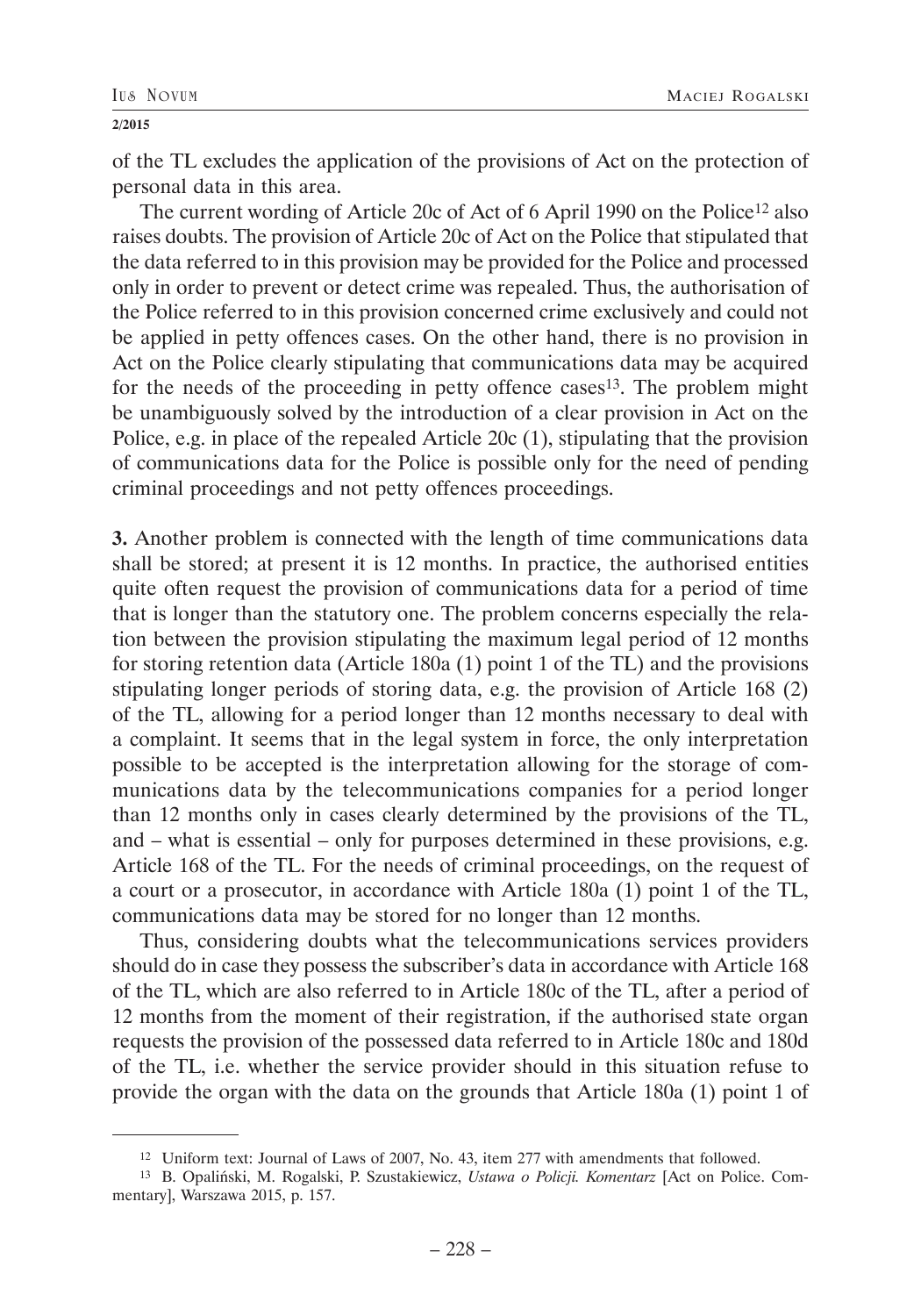**I US NOVUM**

**2/2015**

the TL entitles state organs to request data that are not older than 12 months or whether the communications company should provide the authorised organ with the data possessed in accordance with Article 168 of the TL and stored longer than for 12 months, it must be stated that the communications company should refuse to provide the data. It must also be added that the standpoint is not common. There are also opinions that if a company possesses communications data, in spite of the termination of the 12-month period, the data should be provided on the request made by the authorised entities. The interpretational doubts presented above indicate that there is a need to make amendments to Act on the Telecommunications Law that would unambiguously eliminate the discussed doubts. Although the issues were indicated to legal institutions, there was no initiative to amend the regulations in order to eliminate doubts and, as a result, reduce the amount of enquiries addressed to telecommunications companies.

*De lege ferenda*, a new provision should be added to the Telecommunications Law unambiguously indicating that in case the company possesses communications data for a period longer than 12 months, the authorised organs cannot be provided with them. The principle should be binding regardless of the reason why the data are stored for a period longer than one year. The storage may be longer on the grounds of other provisions of the TL, e.g. for the needs of dealing with a complaint, as well as simply because of the neglected duty to delete the data after a year's period. The truth is that in practice the process of deleting communication records and data is not always appropriately performed.

**4.** The provisions of the TL in the field of retention and provision of communications data constitute the implementation of the decisions of Article 6 of Directive 2006/24/EC of the European Parliament and the Council of 15 March 2006 on the retention of data generated or processed in connection with the provision of publicly available electronic communications services or of public communications networks and amending Directive 2002/58/EC14 (hereinafter Directive 2006/24/EC). Directive 2006/24/EC was implemented in the national law by the amendments to TL of 24 April 2009. The Directive was a response to the varied conditions of retaining transmission data in the EU member states in connection with detecting and pursuing crime. Directive 2006/24/EC standardized the range of data that are subject to retention for the landline and cellular telephone services, access to the Internet, email services and Internet calling. In its decision of 8 April 2014, the European Court of Justice (the Grand Chamber) in combined cases C293/12 and C594/12 declared Directive 2006/24/EC15 to be null and void. In the justification to this judgement, the Court indicated, inter alia, that Direc-

<sup>14</sup> L 105/54 PL, Official Journal of the European Union 13.4.2006.

<sup>15</sup> Official Journal of the EU L 105, p. 54.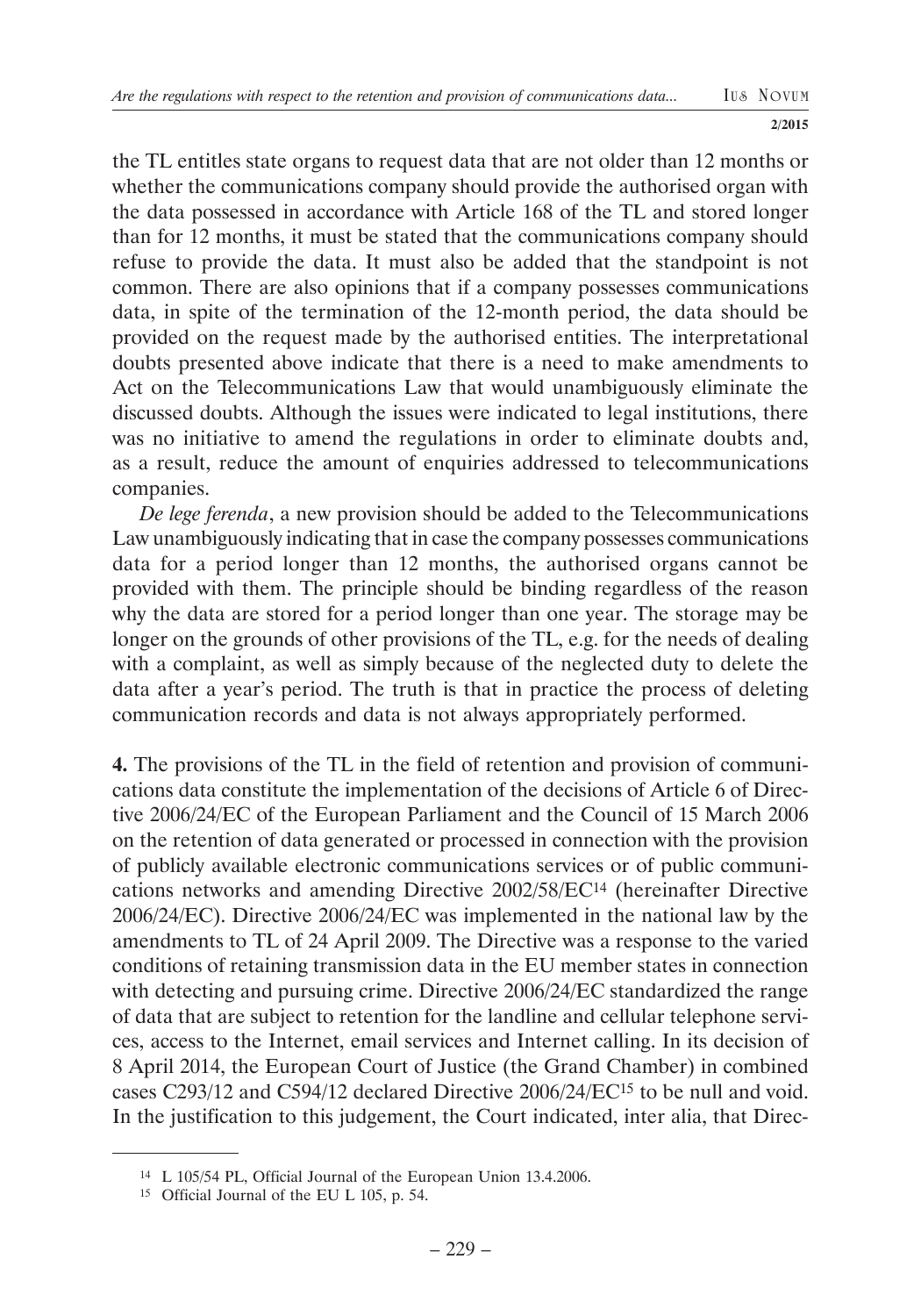tive 2006/24/EC refers in general to all the entities, means of electronic communications and traffic data on, but without any differentiation, limitation or exception made with regard to the aim to fight against serious crime (thesis 57 of the judgement). The Court noticed that on the one hand Directive 2006/24/ EC covers, in a generalized manner, all persons using electronic communications services whose data are retained. It even applies to persons for whom there are no grounds, actual or legal, for initiating a criminal proceeding. Moreover, the Directive does not provide for any exceptions to any persons. This means that it is also applied to persons whose contacts and information obtained during those contacts are subject to protection of professional secrecy in accordance with national laws (thesis 58 of the judgment). The court also indicated that Directive 2006/24/EC not only fails to lay limits to its application scope but also does not provide for any objective criterion that would ensure access of the competent national authorities to the data and their use only for the purpose of prevention, detection and criminal prosecution. On the contrary, Directive 2006/24/EC simply refers to the concept of 'serious crime' in Article 1 (1), defined in national law of every member state (thesis 60 of the judgment). Finally, the Court indicated that Directive 2006/24/EC does not lay down any objective criterion by which the number of persons entitled to access and subsequently use the data retained is limited to cases when it is strictly necessary for obtaining the objective. The Court noticed that access by the competent national authorities to the data is not made dependent on the prior review of a court or an independent administrative organ. A court or an independent administrative organ should supervise access to and use of data so that it is limited to cases when it is strictly necessary for obtaining the objective pursued. A court or a competent administrative organ should adjudicate or decide, exclusively on a justified request made in connection with the pending proceeding for the purpose of prevention, detection and criminal prosecution. The Directive does not lay down any obligations on member states to establish such mechanisms (thesis 62 of the judgement).

As the Court declared Directive 2006/24/CE to be null and void, a problem appeared as to how the Court's judgement should be interpreted and understood. Despite the fact that Directive 2006/24/EC was repealed, it must be assumed that the retention of data is admissible and constitutes a limitation of human rights and freedoms that is justified by public interest. The model of data retention laid down in the Directive is defective and requires amending. In the present situation, telecommunications companies should apply national legislation until it is repealed or amended by the legislator directly or following the judgement of the Constitutional Tribunal. However, the amendment to the regulation will be necessary when a new data retention directive is passed. The application and compliance with the TL does not generate any serious legal risks for telecommunications companies in the analysed situation. Their attempts to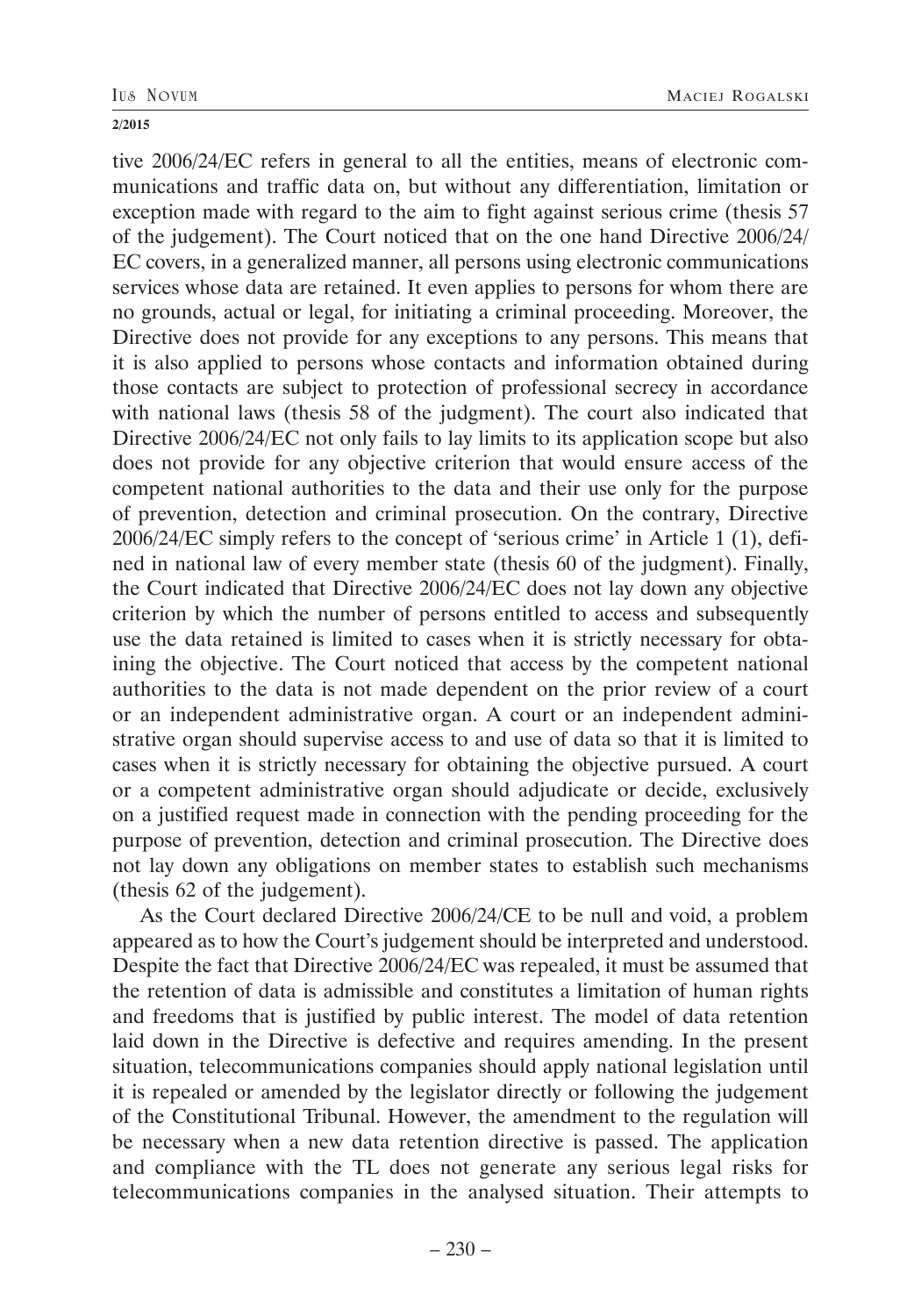interpret the provisions of the TL in the light of the Court's judgement on their own, especially the refusal to apply the provisions of the TL on the data retention, may pose a risk for telecommunications companies of being fined and even excluded from the register of telecommunications companies.

### **Proposals for model solutions**

**1.** The purposes of communications data retention should be precisely defined in particular statutes. Too general specification of the purpose of acquiring data allows for requesting them from the obliged entities in numerous cases. The catalogue of situations in which authorised agencies may request the provision of communications data should be precisely determined. It is of key importance for the assessment whether the provisions in force do not infringe the principle of proportionality, and thus, are admissible in the light of current regulations protecting human rights and freedoms.

**2.** The principle of subsidiarity should be binding. There should be legal guarantees safeguarding the application of the principle. In accordance with the provisions in force, authorised entities may request the provision of communications data in every case, and not only when "other means used in order to meet the statutory objectives proved to be ineffective". Thus, the provisions that lay down grounds for requesting the provision of communications data as well as the adequate provisions of the TL determining telecommunications companies' duties should be amended. Therefore, the provisions of the TL (Articles 179–180g, Articles 192 (1) point 5b and 5c of the TL) should be amended with respect to their effectiveness in the creation of conditions for the implementation of the principle of subsidiarity in the field of communications data acquisition by authorised entities.

**3.** Solutions creating additional guarantees in case of persons doing the job of public trust should be introduced. The provisions that are currently in force do not lay down the category of persons, from whom communications data cannot be acquired because their jobs' professional secrecy must be respected. The legislator did not exclude any category of persons from the group of entities whose data may be acquired although the data may be covered by e.g. the solicitor's professional secrecy, which may be only exempted if it is indispensable for the good of justice administration and the particular circumstance cannot be established on the grounds of another proof. There should be legal solutions ensuring additional guarantees for those persons, especially a legal mechanism that would make the acquisition of data dependent on the court's consent.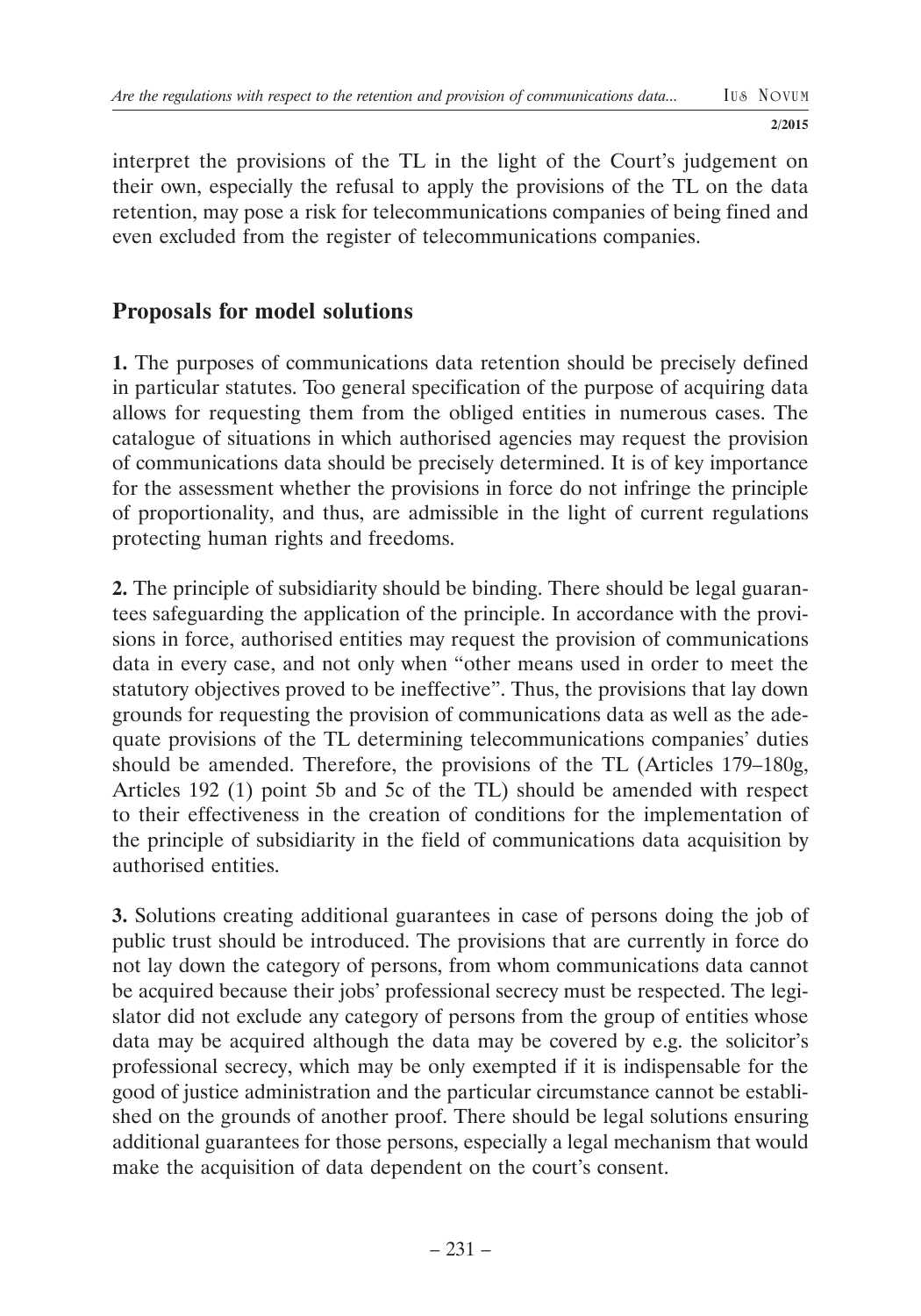**4.** In practice, the acquisition of communications messages and data with the use of IT systems already exists. It constitutes an element of unavoidable changes resulting from technological progress. The technological solutions adopted and introduced in practice do not always ensure full control of the scope and quantity of communications data provided by the obliged telecommunications companies. As practice shows, errors and inaccuracy take place quite often and cannot be eliminated. In practice, telecommunications companies provide data in a wider scope than that specified in the request for them. That happens because some telecommunications companies' systems generate data in a wider scope than it is necessary from the perspective of the requests. It is a violation of Article 160 (1) in connection with Article 159 (1) points 3–5 and Article 159 (3) of the TL, and Article 218 § 1 of the CPC. The provisions of the TL should clearly lay down when and according to what principles automatic systems may be used. The legal provisions currently in force do not lay down such detailed regulations. *De lege ferenda*, it is necessary to call for the adoption of such regulations to Act on the Telecommunications Law and make a delegation to issue an ordinance defining technical requirements for the use of such systems.

**5.** The provision of data should be partially charged for. At present, in accordance with the TL in force, the provision of communications data is free of charge. The introduction of fees might reduce the number of requests made by the authorised entities. It would also result in more careful specification of requested communications data by the authorised entities.

**6.** Apart from the already presented solutions in the field of amending the proceeding provisions or the provisions determining grounds for the authorised entities' requests, legal solutions that are organisational and institutional in character should be introduced. A mechanism of effective control of the acquired communications data should be established. At present, there is no entity in the legal system that would supervise the use of the authorised entities' entitlements to request and use communications messages and data. The establishment of a legal mechanism ensuring the deletion of the acquired data when they are no longer necessary should be part of the presented solutions. A reporting mechanism ensuring detailed information on the scope of the acquired communications data, e.g. the number of persons whose data were acquired or the number of the established personal data of telephone users, should also be introduced.

### **Conclusions**

**1.** The invalidity of Directive 2006/24/EC of the European Parliament and the Council of 15 March 2006 on the retention of data generated or processed in connection with the provision of publicly available electronic communications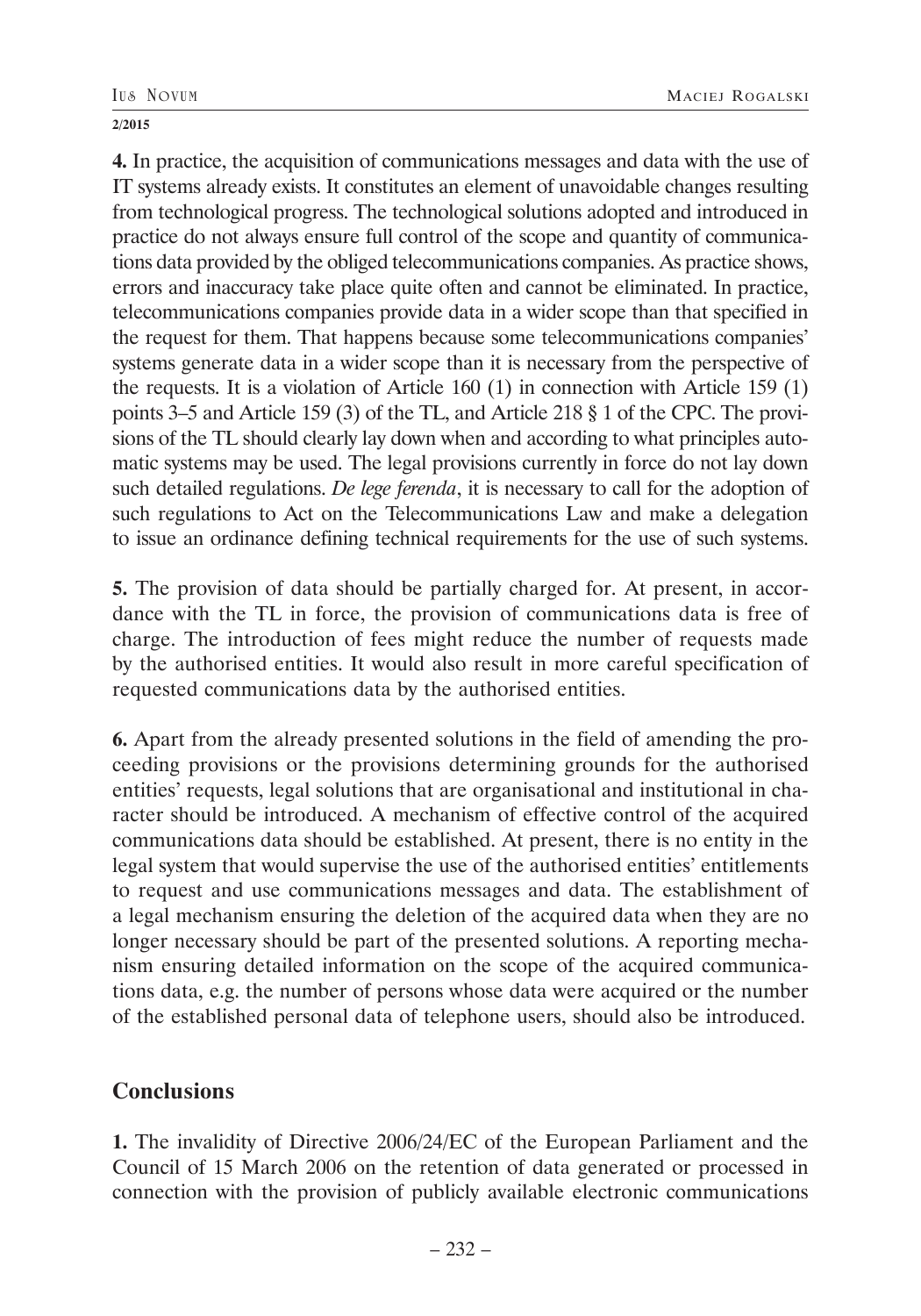services or of public communications networks and amending Directive 2002/58/ EC declared by the Court of Justice of the European Union (Grand Chamber) in joined cases C293/12 and C594/12 results in the necessity of starting work on the amendments to the Telecommunications Law with respect to the retention and provision of communications data.

**2.** It is necessary to work out new model solutions with respect to the retention and provision of communications data that must be dependent on the following assumptions:

- precise determination of the purpose of data collection;
- applicability of the subsidiarity principle;
- introduction of guarantees for persons doing the jobs of public trust;
- adoption of new regulations with respect to the acquisition of communications messages and data with the use of IT systems;
- introduction of partial payment for the provision of data;
- introduction of legal organisational and institutional solutions assuring effective control over the acquisition of communications data.

### **ARE THE REGULA TIONS WITH RESPECT TO THE RETENTION AND PROVISION OF COMMUNICATIONS DATA APPROPRIATE IN POLAND? PROPOSALS FOR CHANGES**

### **Summary**

The article deals with the issue of the provision of communications data in Poland on demand made by authorised entities, especially courts and public prosecution. The article discusses interpretational doubts both with respect to the regulations giving authorised entities grounds for demanding communications data and the provisions regulating the telecommunications companies' duties with respect to the provision of these data. The article presents problems connected with the application of the provisions in practice. It contains a range of proposals for changes of the provisions regulating the sphere, aimed at eliminating the existing interpretational doubts and practical problems.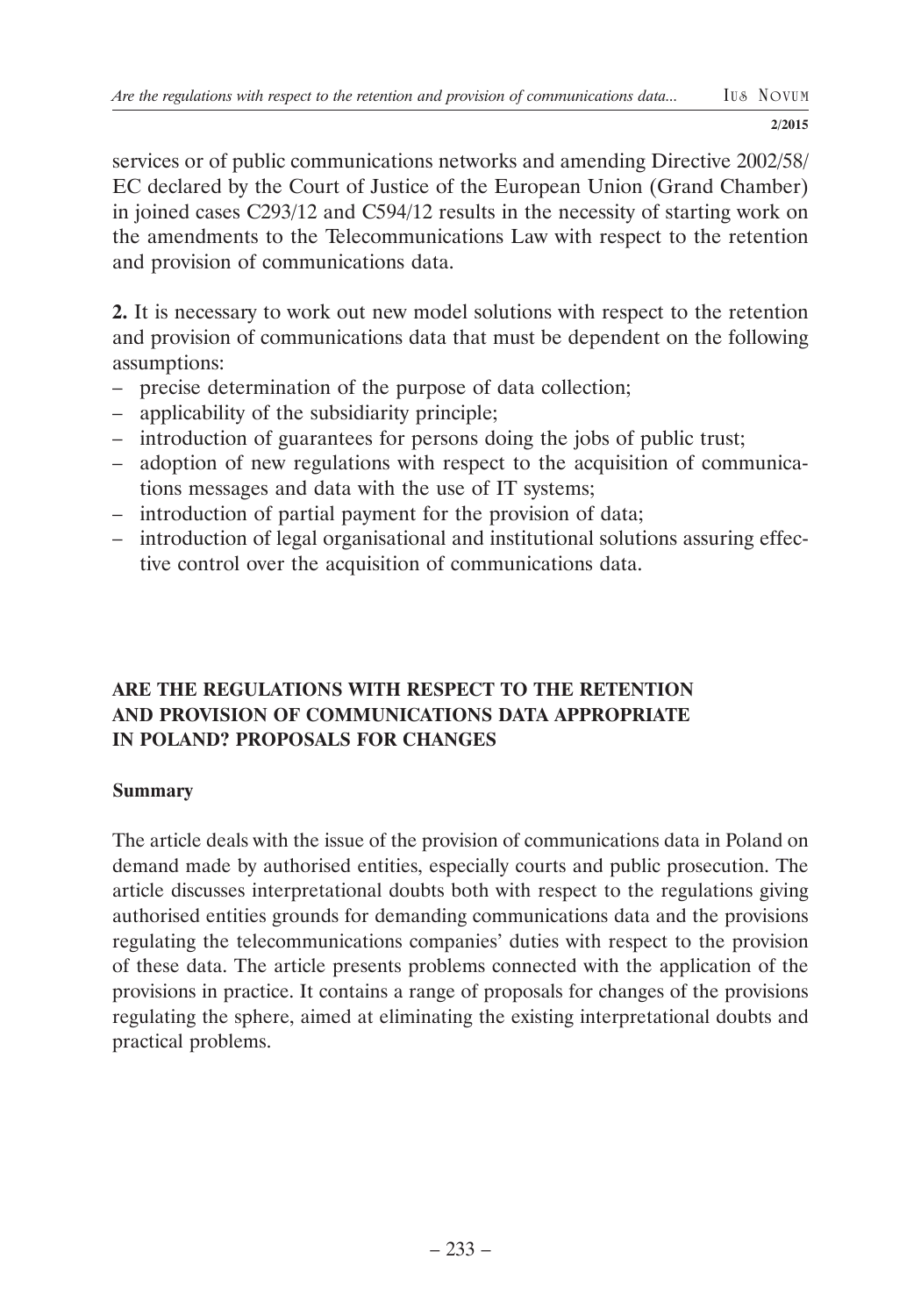### **CZY UREGULOWANIA W ZAKRESIE GROMADZENIA I UDOSTĘPNIANIA DANYCH TELEKOMUNIKACYJNYCH W POLSCE SĄ PRAWIDŁOWE? PROPOZYCJE ZMIAN**

#### **Streszczenie**

Przedmiotem artykułu jest problematyka udostępniania danych telekomunikacyjnych w Polsce na żądania podmiotów uprawnionych, w szczególności sądu i prokuratora. Artykuł omawia wątpliwości interpretacyjne zarówno w zakresie stosowania przepisów stanowiących podstawę do żądania danych telekomunikacyjnych przez uprawnione do tego podmioty, jak i przepisów regulujących obowiązki przedsiębiorców telekomunikacyjnych w zakresie udostępniania tych danych. Przedstawione są problemy w stosowaniu tych przepisów w praktyce. Artykuł zawiera szereg propozycji zmian przepisów regulujących omawianą problematykę, zmierzających do wyeliminowania istniejących wątpliwości interpretacyjnych i problemów praktycznych.

#### **LES RÈGLEMENTS DU RAMASSAGE ET DE L'ACCÈS AUX DONNÉES DE TÉLÉCOMMUNICATION SONT-ILS RÉGULIERS EN POLOGNE? LES PROPOSITIONS DES CHANGEMENTS**

#### **Résumé**

Le sujet de l'article concerne l'accès aux données de télécommunication en Pologne à la demande des services autorisés, en particulier le tribunal et la procurature. L'article parle des doutes de l'interprétation dans le cadre de l'application des règlements formant la base pour demandes des données de télécommunication par des services autorisés ainsi que des règlements qui régularisent les devoirs des entrepreneurs de télécommunication dans le cadre de l'accès à ces données. Les problèmes sont présentés à l'application de ces règlements en pratique. L'article contient plusieurs propositions des règlements qui régularisent la problématique pour éliminer les doutes actuels de l'interprétation et les problèmes pratiques.